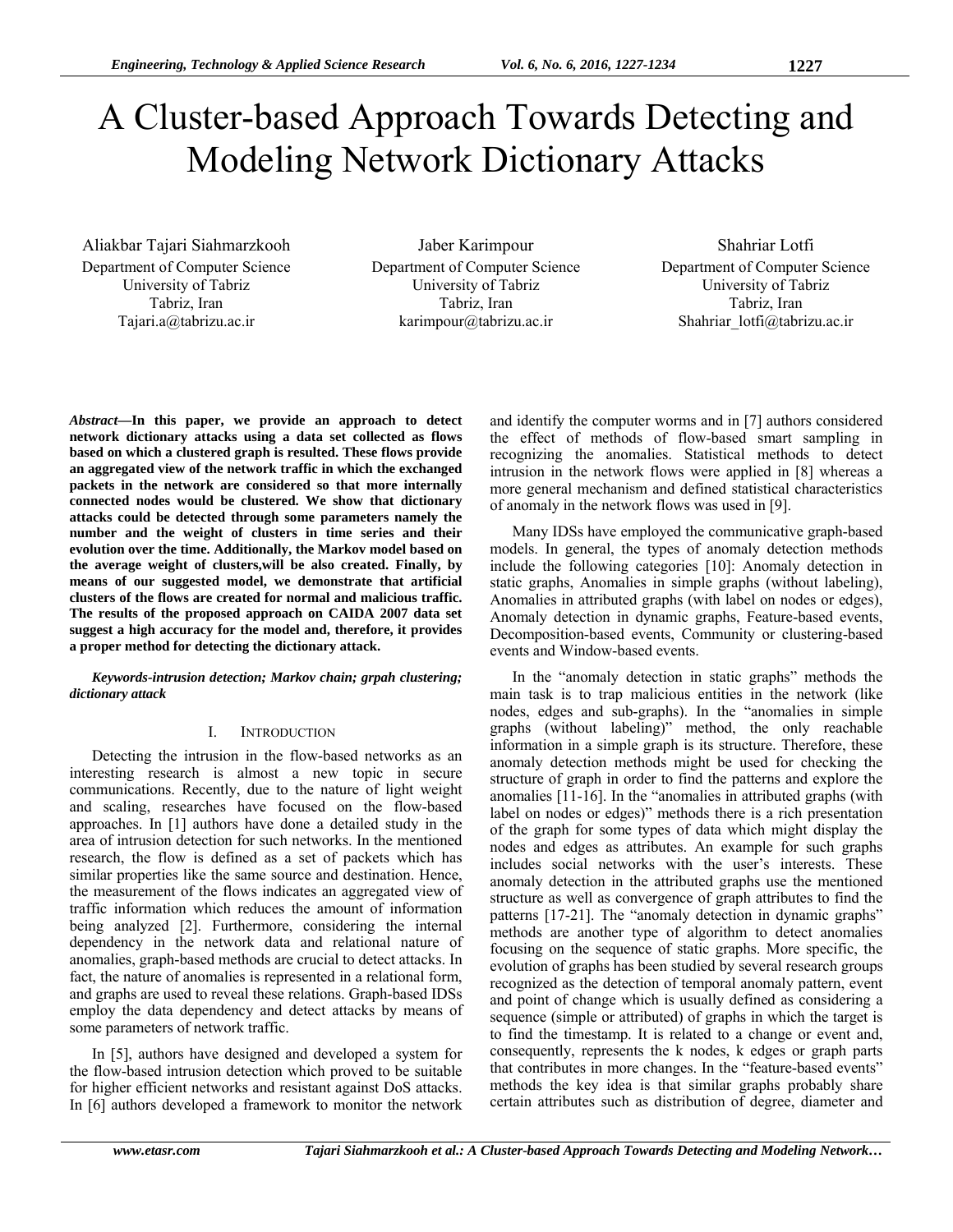eigenvalues [22]. The "decomposition-based events" methods detect such temporary anomalies through tensor decomposition or decomposition of graph tensors as well as interpretation of eigenvectors and singular values chosen appropriately [23]. These methods can fall into two categories based on graph display: matrix or tensors. In the "community or clusteringbased events" methods, clustering plays a vital role. The major idea is monitoring the communities or graph clusters over time [24-27]. The "window-based events" methods recognize the anomalies of evolution graphs employing methods that look for behaviors and anomaly patterns in the input graph in time intervals. Particularly, a number of previous works have been used to model normal behavior. In these researches the input graph is compared with the created model in order to detect the behavior as either normal or malicious [28, 29].

In this paper, a combination of flow-based and graph-based approaches is used to detect the attack and to model the behavior of the network using graph clustering concepts and time series related to the associated parameters. The overview of the proposed approach is the following: 1-collect the packets of network traffic, 2-extract packet headers, 3-create flows based on the common properties of the packets, 4-calculate the number and weight of clusters in the normal and abnormal state, 6-detect the attack considering the previous parameters, 7-create the Markov model based on the average weight of clusters, 8-calculate the detection rate of intrusion detection and the accuracy of the model. It should be stressed that in this paper, the graph clustering algorithm in the network flows is used in order to achieve some appropriate parameters to detect the attacks whereas the cluster-like behavior of the produced flows of attacks has not been considered in the above mentioned works.

#### II. PROPOSED SOLUTION

In this section, we propose a new strategy for attack detection. Particularly, we create a Markov model for normal state as well as dictionary attack mode in the network traffic. The proposed solution needs to assume the network and transmitted packets as a directed weighted graph. Consequently, in this graph, nodes, edges and weights represent IPs, flows transmitted between the nodes and number of flows transmitted in each connection, respectively. Time series are shown to be appropriate tools for intrusion detection and then a discussion is made upon how the attacks could be detected based on the number of clusters and their weights. It should be pointed that the results introduced in this work are achieved by analyzing the behavior of packets of network graph.

#### *A. Analysis strategy*

The presented analysis in this section expresses two key concepts of the proposed solution for intrusion detection: a) We believe that the attacks or, in more general, the anomalies can be detected with regard to the evolution of clusters obtained from implementation of genetic-based graph clustering algorithm and also consideration of their weights (the number of flows among nodes) over time. In addition, time series of network traffic are analyzed in a sequential mode to determine

what has happened. Here, graph clustering parameters such as the number of clusters and their weights could be utilized to create time series. It should be noted that in [30], a clustering method based on genetic algorithms was presented in which the software system is assumed as a directed graph and, then, the available graph turn out to be clustered by the genetic algorithm [30, 31]. b) We suggest an approach using graph clustering to detect the attack so that each edge of the graph represents a flow between two IP addresses in the network which carries some packets. Here, we believe that separate analysis of parameters which are obtained from the clustering on multiple separate pieces of traffic can assist in intrusion detection, since each separated piece in individual does not reveal the real behavior of traffic, however, multiple separated pieces will prove to do.

Subsequently, the mentioned genetic-based algorithm consists of the following steps:

1. At first, a set of chromosomes are created in which the encoding is random number generation so that the length of a chromosome depends on the number of graph nodes encoded with the random numbers starting from 1 to the number of nodes (n).

 2. The objective function which consists of two parts is calculated as follows: the internal communication of clusters indicates the number of connections between the nodes within a cluster as given by  $A_i = \mu_i / N_i^2$  where  $\mu_i$  and  $N_i$  represent the number of edges and nodes in i-th cluster, respectively and that  $N_i^2$  indicates the total number of edges in i-th cluster. The communications of clusters represents the number of connections among the clusters for which the low values lead to the low dependency among the clusters and, thus, an appropriate clustering is achieved and is given by:

$$
E_{ij} = \begin{cases} 0, & \text{if } i = j \\ \frac{\varepsilon_{ij}}{2N_i N_j}, & \text{if } i \neq j \end{cases}
$$

where,  $E_{ii}$  shows the dependency degree between i-th and jth cluster. The number of edges from i-th to j-th cluster is indicated by and  $2N_iN_i$  is the maximum number of edges between two clusters. The objective function is obtained from:

$$
MQ = \begin{cases} \sum_{i=1}^{k} A_i & \sum_{i,j=1}^{k} E_{ij} \\ \frac{k}{k} & k(k-1)/2 \end{cases}, \qquad k>1
$$

where k is the number of clusters. The above equation is used for evaluation of unweight graphs in a way that if the graph is a weighted one, we change the parameters of objective function using some new definitions such that here us would be the sum of weight of edges in i-th cluster and shows the total weight of edges between i-th and j-th cluster in normalized state.

3. Using selection function, selection process is performed.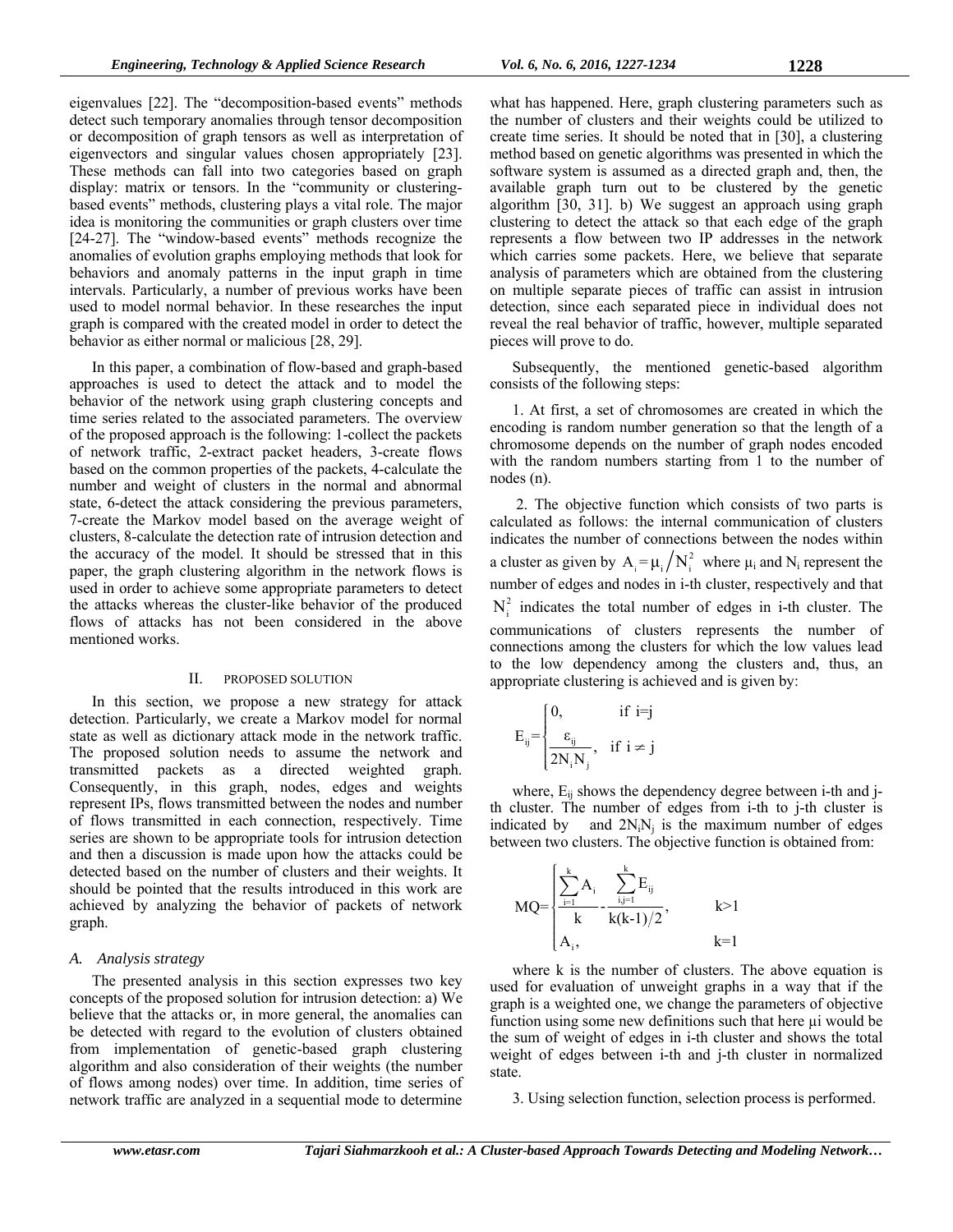5. Utilizing replacement action, new population and thus next generation are created.

Furthermore, the introduced algorithm must run until a better clustering wouldn't be obtained. Generally speaking, if the number of iterations doesn't exceed a maximum, the algorithm goes to step 2; else, the process must be stopped and the best founded answer should be displayed. The algorithm iterates a fixed number of times. Then, because the upper bound of function (the maximum fitness value is possible) is often not found, we limit the number of generations in order to guarantee the termination of search process.

# *B. Data set*

We use the CAIDA 2007 data set which is comprised of packet-based traffic [4]. Now, flow-based data is needed to evaluate our approach and, therefore, we have to do the following steps to convert the packet-based data into flows:

1. Each packet is read from the traffic.

2. Common properties (source IP address, destination IP, protocol, sending time, source and destination port) are extracted from the packets.

3. According to the flow definition, extracted headers are classified into one second intervals.

4. Packets with common properties are placed in the same flow, the number of packets is also calculated.

Finally, there are 1-second flows which can be utilized on different time series.

# *C. Network traffic*

In this section, we test the normal and malicious traffic that can be observed on graph level. We analyze the time series of clusters, their weights, and then highlight the changes which exist in the malicious network.

# *C.1. Graph*

The time series related to the number of clusters and their weights are shown in Figures 1 and 2. In some parts of the diagram in Figure 1, the peak of nearly 190 is observed that indicates a lot of exchanged packets in the network. By considering the time series of number of clusters in the graph (Figure 1), we can see the peaks in the diagram that are observed in some periods of time. In other words, such peak points in the graph can represent some anomalies but not all of them. Therefore, we have to derive a new parameter to detect and model the anomalies based on these two parameters. Significantly, knowing that simultaneous observing of the number of clusters and their weights allow us to distinguish between the normal traffic and the malicious one. For example, a peak point in the time series of the weights of clusters can be created by both of the file transfer and a scan however, if the peak occurs in the time series of the number of clusters, we can say that an IP scan creates a peak point. Since during a scan, the edges come into the more number of nodes, more separate

clusters are generated and therefore, the number of clusters increases.



Fig. 1. Time series of number of clusters in 120 minutes.



Fig. 2. Time series of weight of clusters in 120 minutes.

# *C.2. Normal traffic versus malicious*

The aim of the analysis in this section is to prove that the mentioned peaks really relates to an attack. In order to identify the network behavior in the attack time, it is needed to compare it with another time frame reflecting in a network without any attack. Table I represents the number of active hosts in the normal and malicious time frames which represents that the number of sources and destinations are approximately equal values in a normal time frame. On the contrary, in the malicious time frame, a large number of destinations against the number of sources are observed leading to many clusters created based on the clustering algorithm. The number of destinations in malicious condition indicates that almost all of IP addresses in the network are scanned, while increasing the number of sources is related to scanning task because of some destinations responding to it. Table II indicates that the low percentage of number of IPs is assigned to clusters from 1 to 3 and other percentages are assigned to other clusters. However, 77% of total weight of clusters is assigned to these three clusters. Hence, the unbalanced allocation of weights to the clusters represents the malicious behavior of the network traffic.

# *D. Overview on intrusion detection method*

In previous sections, we observed that the cluster-based time series such as the number of clusters and their weights could be appropriate solution to detect intrusion. We saw that the time series allow one to analyze data and keep the relation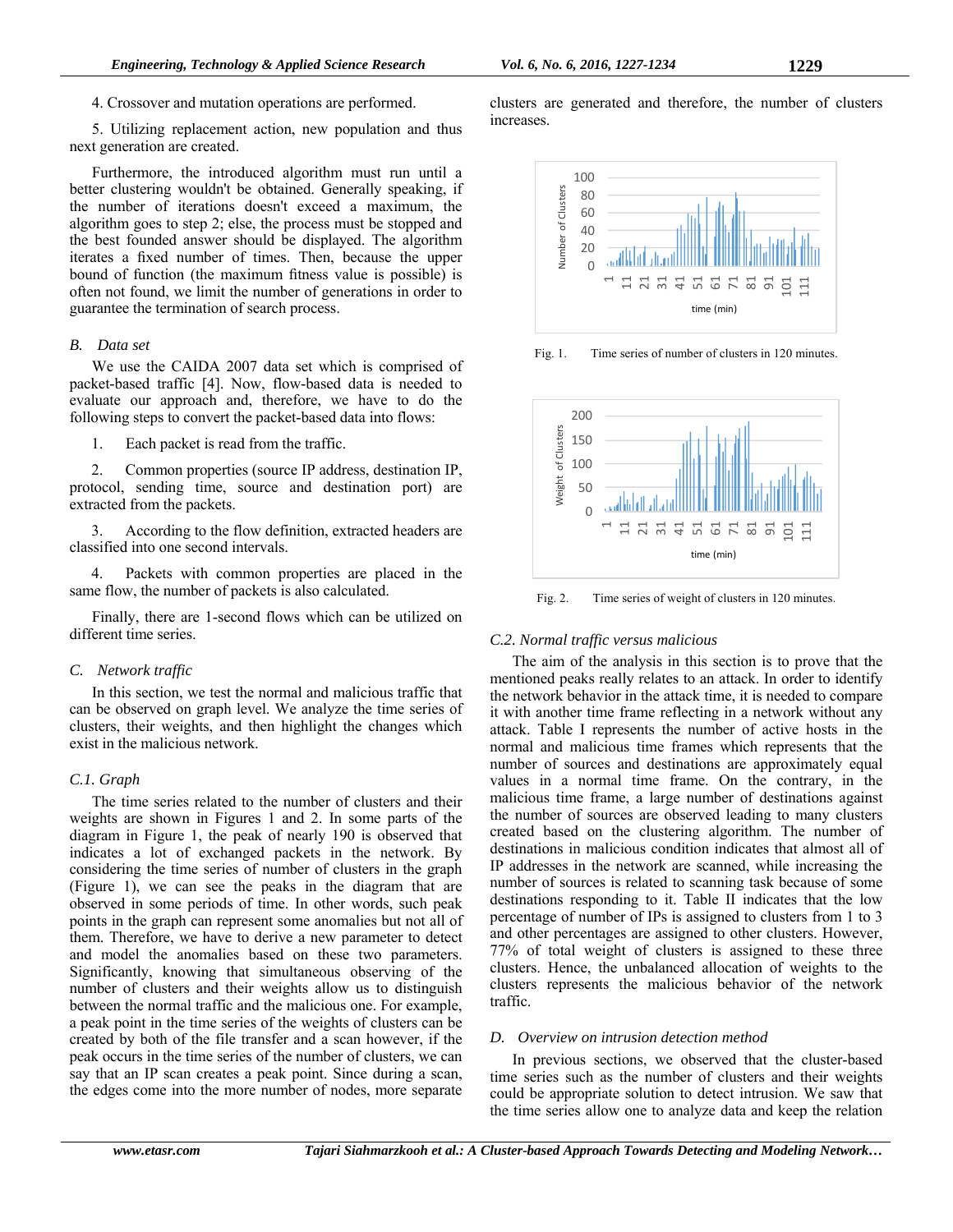between events. The graphs are then appropriate to create time series based on the number of clusters and their weights in time intervals. In addition, the anomaly analysis provides us to consider two parameters: "number of clusters" and "weight of clusters" to detect the intrusion in general form. Furthermore, our analysis indicates that the time series related to the number of clusters and their weights in the graph produce such information on the amount of data transferred in the network.

TABLE I. NUMBER OF SOURCES AND DESTINATIONS WITHIN NORMAL AND MALICIOUS TIME FRAME

|        | <b>Malicious</b> |                    | Normal        |                    |
|--------|------------------|--------------------|---------------|--------------------|
|        | <i>Source</i>    | <b>Destination</b> | <b>Source</b> | <b>Destination</b> |
| Number |                  | 83                 | 46            | 54                 |

TABLE II. PERCENTAGE OF RESOURCES ASSOCIATED WITH CLUSTERS

|           | Number of IPs | <b>Weight of clusters</b> |
|-----------|---------------|---------------------------|
| Cluster 1 | $4\%$         | 33%                       |
| Cluster 2 | 6%            | 22%                       |
| Cluster 3 | 6%            | 22%                       |
| Total     | 16%           | 77%                       |
| Other     | 84%           | 23%                       |

# *E. Markov model creation*

In the previous sections, we indicated that the time series obtained from some parameters of graph clustering algorithm can be a powerful tool to detect attacks. Our suggestion is to create a model for normal and anomaly conditions of the network based on the parameters mentioned in the graph clustering. As an example we model dictionary attack using Markov chain. A Markov chain is a sequence of random variables such that the probability of going to the next state depends only on the current state:

$$
Pr(X_{n+1}=x|X_1=x_1, X_2=x_2, ..., X_n=x_n)=Pr(X_{n+1}=x|X_n=x_n)
$$

Markov chains are explained by a sequence of nodes, such that the edges between nodes are labeled by the probabilities of going from one state at time n to another state at time n+1. Also, transition matrix of time n through time n+1 is used to represent the same information.

The proposed approach is based on the following factors: We use the models to describe the specific properties such as the number of clusters and their evolution over the time. To do this, we need a framework for modeling so that Markov chains turn out to be proper tools for sequential data modeling. Now, in order to obtain correct information about the network traffic, it is necessary to know whether the attack is progressing in time series or the network is secure. Therefore, we model the attack traffic and normal traffic, separately. We note that it is supposed that the time series for a complete network are combination of normal and anomalous activities of the network.

# *F. Some graph properties of network traffic*

The introduced method models the time series of dictionary attack traffic and normal traffic. In order to proceed, the first

# *F.1. Dictionary attack*

normal and attack traffic.

Dictionary attack is one of the most common attacks in cyberspace. In the mentioned data set a dictionary attack is observed. Here, as an example of such an attack we investigate the traffic generated by a host that has performed dictionary attack against the network. Figures 3 and 4 depict the clusters and their weight during five minutes, respectively. The available values represent the normal and anomalous network traffic. During the attack, the number and weights of clusters are varying. In time series related to the number of clusters, it can be seen that the number of clusters is increasing in the range of 90 to 250 seconds that reaches up to 50 clusters. Then, the number of clusters per second drops suddenly and reaches to 15 clusters in normal state. Finally, the attack activity stops, gradually. Figure 5 shows the time evolution of average weight of clusters at resolution of 1 second. Based on this criterion, three phases of dictionary attack are completely identifiable. The first one is the scanning phase which can be identified by low average weight of clusters (between approximately 0 and 10). These values are based on the fact that three-phase handling has started but only a few of them are completed. The second phase i.e., brute-force phase when begins, average weight of clusters remarkably grows (up to 83). During this phase, various user/passwords are tested against a victim. This explains why the average weight of clusters increases. Finally, the third phase which is die-off phase indicates low average weight of clusters. In most cases, the average weight of clusters will be 10. Such traffic might be due to the fact that the attacker has not been able to finish the sessions. Moreover, variations in the average weight of clusters over the time seem to be a key feature of dictionary attack. At last, in Fig. 6, it is observed that a deeper analysis indicates that the time series of activity pattern is not constant over the time, i.e. every second of activity brings about one or some seconds of inactivity. The importance of this fact will be clear during the attack modeling.

# *F.2. Network time series*

As we see in Figures 1 and 2, the traffic includes transmission of normal and malicious data which illustrate the time series, the number of clusters, and their weights at resolution of 1 second which include a dictionary attack. Observing of the peak points in the weight of clusters is typically created by the file transmission which does not create a remarkable variation in the time series of number of clusters. On the other hand, in the time series of normal state traffic, it cannot be concluded that there is a key criterion to describe the traffic evolution whereas the time series of average weight of clusters is suitable for the traffic of dictionary attack (Figure 4).

# *G. Traffic modeling*

In this section, traffic models are described based on the previous section. As it was already mentioned, a dictionary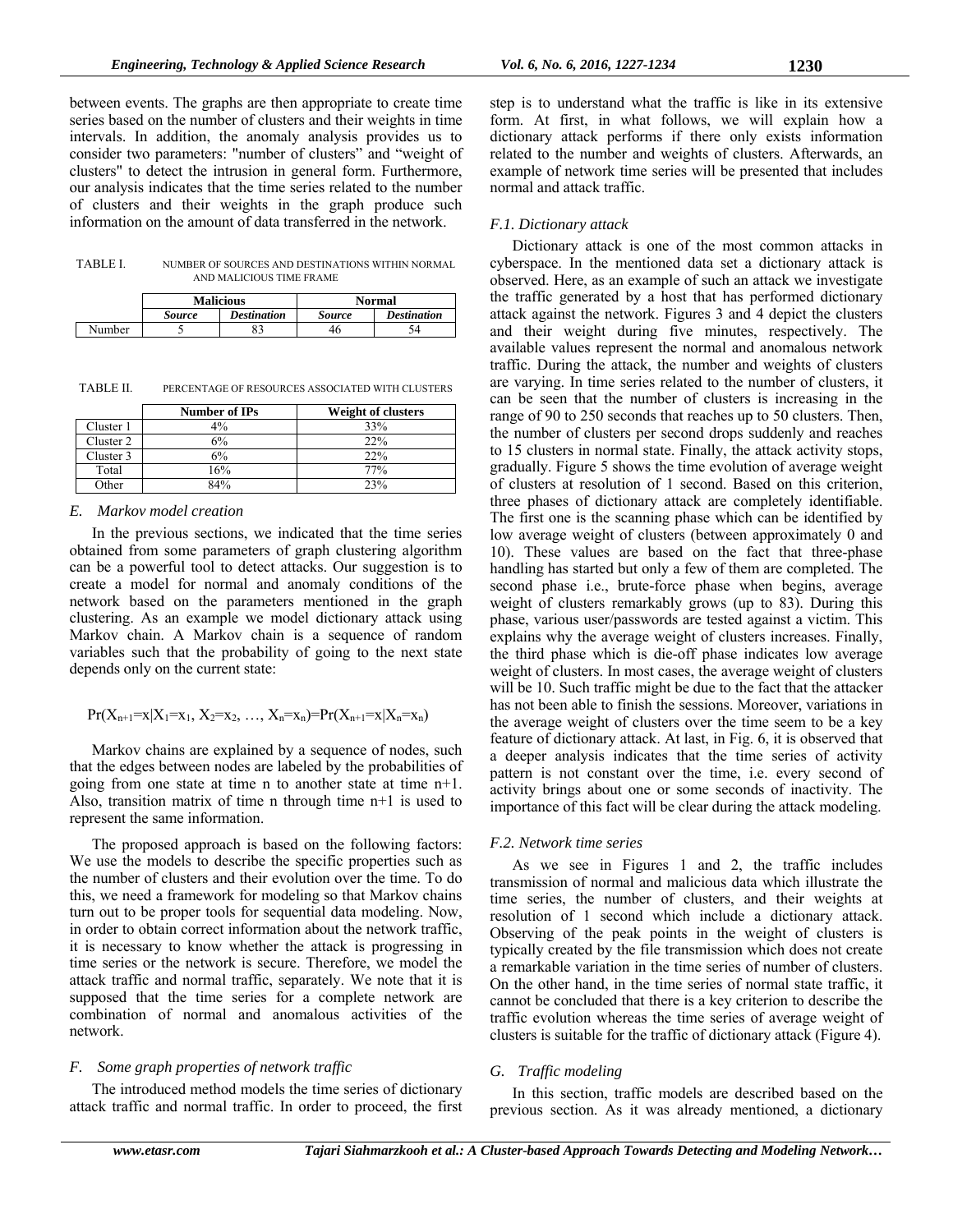attack includes three phases: scanning phase, brute-force phase and die-off phase. In this regard, we use active and inactive characteristics of the time series of the number of clusters and their weights to describe a discrete time Markov chain. Our model of dictionary attack has seven states. In three states of  $S_1$ ,  $S_2$ , and  $S_3$ , the attacker is active and the traffic is generated and in three states of  $I_1$ ,  $I_2$ , and  $I_3$  the attacker is temporarily inactive and there is a final state called "End". States  $S_1$  and  $I_1$ model the scanning phase of the attack,  $S_2$  and  $I_2$  model the brute-force phase,  $S_3$  and  $I_3$  model the die-off phase and the End state finishes the traffic [1]. Since, in every transition from a state to another one, the number and weight of clusters are generated according to the empirical distribution related to the current state. This is equivalent to this fact that in states  $S_1$ ,  $S_2$ and  $S_3$  of the proposed model, the following empirical states are assigned: a) an empirical distribution probability related to the number of clusters in every time interval (PN) and b) an empirical distribution probability related to the average weight of clusters (PAve).

To proceed, the modeling of normal traffic is easier than the modeling of attack traffic. In fact, a two-state Markov chain is used to describe the normal traffic. Similar to the dictionary attack traffic, the time series of normal traffic include active and inactive time intervals that are indicated with S (active) and I (inactive). The empirical distributions of this state will be similar to the attack state such that in each transition, random values of N (number of clusters) and Ave (average weight of clusters) will be generated. For more illustration, the dictionary attack models and normal traffic are presented in Figure 6.



Fig. 3. Number of clusters during 5 minutes.







Fig. 5. Average weight of clusters during 5 minutes



Fig. 6. Markov models: a) Markov chain for dictionary attack, b) Markov chain for normal state

As shown in Figure 6a, the model of dictionary attack has two states for each phase which consists of active and inactive states that are represented by  $S_i$  and  $I_i$ , respectively. Additionally, all of transitions are labeled by the probabilities of moving from a state to another one. The normal model of traffic is represented in Figure 6b that only two states are assumed for modeling the traffic in the normal case; S and I. In this figure the probabilities of labeled transitions represent the probabilities of moving between the states. In more details, there are several traces from the initial state of model to the end state with different probabilities. For example, in the dictionary attack model, one trace can be  $S_1I_1S_1S_2I_2I_3S_3S_3I_3End$ . Also, SSIIISISII can be a trace in the normal model. As we introduced before, in each trace, the transition probability from one state to another, distribution probability of number of clusters and weight of clusters are calculated.

#### *H. Model validation*

To validate the proposed model, artificial time series are generated with statistical properties from the original data sets and they are compared to the original ones [3]. In this section, the testing methodology is described and related results are presented. We evaluate our model on the network traffic data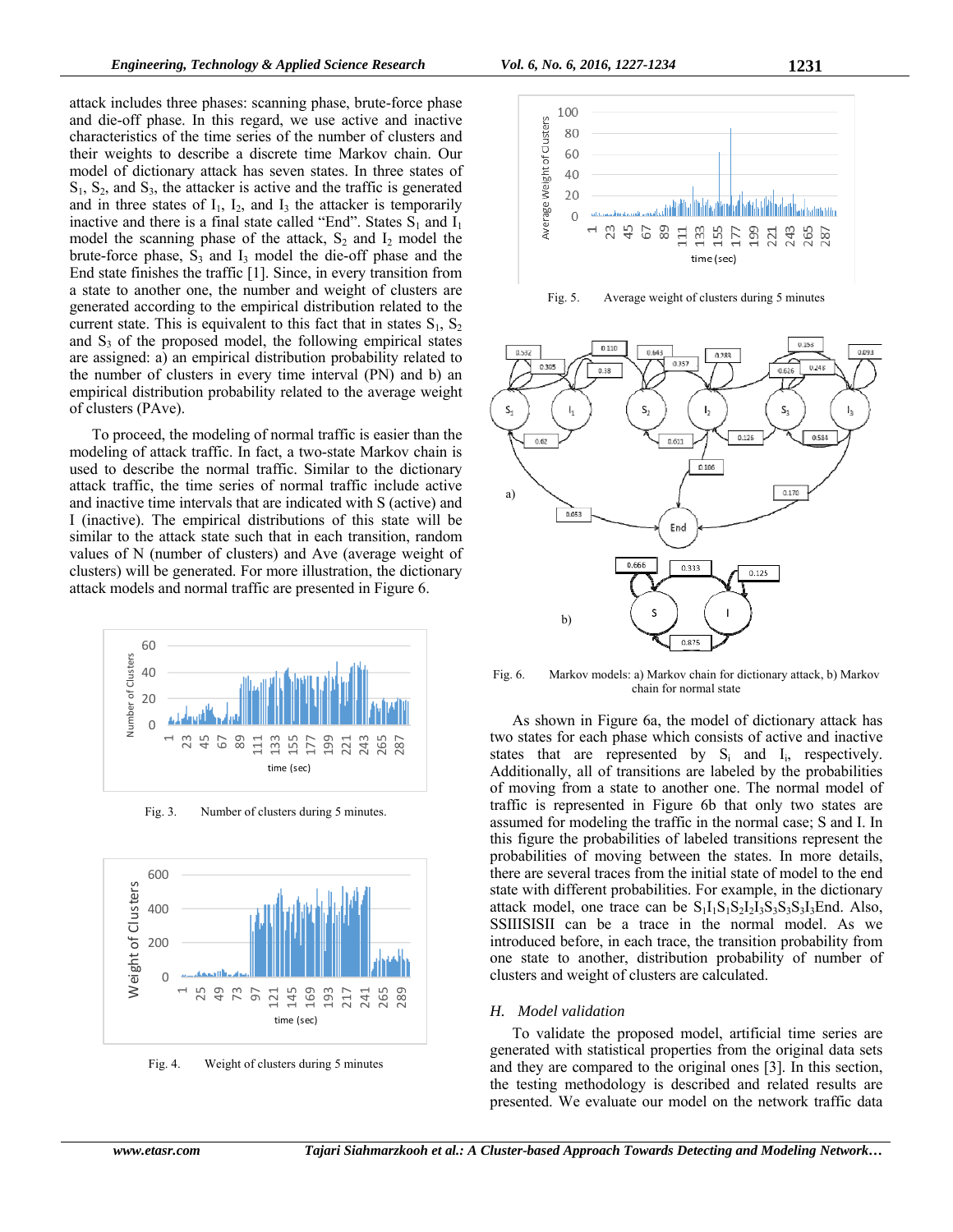set collected by CAIDA 2007 that has been previously investigated. Table III presents a review of the attacks in the data set in the form of number of clusters and weight of clusters per second. Likewise, Table IV indicates the main properties of traffic in the data set. As shown in Tables III and IV, the number of clusters per second in the attack case is more than one in the normal case of traffic. Also, the weight of clusters are more than one in the normal state. Consequently, we can say that these parameters are useful to differentiate between the attack and normal traffic, however, it is the combination of these parameters that can be essential to detect the attack (so, we suggested the average weight of clusters to detect the dictionary attack).

TABLE III. AVERAGE NUMBER AND WEIGHT OF CLUSTERS IN DICTIONARY ATTACK

|            | <b>Number of clusters</b> | Weight of clusters |
|------------|---------------------------|--------------------|
| Per second |                           |                    |

TABLE IV. AVERAGE NUMBER AND WEIGHT OF CLUSTERS IN NORMAL DATA

|            | <b>Number of clusters</b> | Weight of clusters |
|------------|---------------------------|--------------------|
| Per second |                           |                    |
|            |                           |                    |

# *I. Traffic modeling*

We describe the time series as a sequence of observations that are created as output by the models when a random path is selected. The paths begin from S1 in the attack state and S in the normal state. The generation process is as following (supposing the model is in  $S_i$ ):

a. At time t, the model jumps from current state  $S_i$  to next state  $S_i$  with the probabilities extracted from the model ( $j=1,\ldots$ , n).

b. If  $S_i$  is in End state, the trace will be finished.

c. When  $S_i$  is selected, the models randomly generate values of N (number of clusters) and W (total weight of clusters) that are obtained from the inverted empirical cumulative distribution function of output distributions of the state.

d. The model delivers the doublet of (N, Ave) as an output that is based on the random values generated in the previous step.

e. When the observations finish, the process repeats from the first step.

In each iteration, the model generates a doublet (N, Ave) which is independent of the previous outputs and is only controlled by empirical distribution probability of N and W related to the current state.

# *J. Testing methodology and experiment results*

Our testing methodology measures a set of artificial traces and compares them with the original data set. Therefore, we consider the following conditions as statistical parameters:

a. The average number and standard deviation of number of clusters ( $\mu_N$ ,  $\delta_N$ ) and the average of the average weight of clusters and standard deviation of the average weight of clusters ( $\mu_{\text{Ave}}$ ,  $\delta_{\text{Ave}}$ ) over the time. Hence, these measurements separately describe the entire behavior of number of clusters and average weight of clusters in a trace.

b. Correlation coefficient: The correlation coefficient between the number of clusters and average weight of clusters  $(p_{N|Ave})$  is calculated which could describe the correlation between them in an identical trace. As we know, if the value of correlation is high the selected parameters are then proportional.

Moreover, for every measurement, the related error 'm' is calculated in percentage through the following equation:

$$
Error = (|m_{original} - m_{artificial}| / m_{original}) * 100
$$

. In fact, this error is derived from the difference between the original and artificial traces. Here, we describes the results of our experiment summarized in Tables V and VI. The columns of Table V indicate the statistical values of original data set. Likewise, the columns of Table VI present the statistical values calculated for the artificial time series. As we see in Tables Va and VIa, the difference between the statistical parameters is very low and it represents the accuracy of attack traffic model. For more details, in Tables Va and VIa, we consider three phases for dictionary attack and  $N_i$  (i=1, 2, 3) represents the number of clusters in each phase. Also, Ave<sub>i</sub>  $(i=1, 2, 3)$  represents the average weight of clusters in each phase of dictionary attack. As we know, the average weight of clusters in the second phase of attack is more than other phases because of more transmission of packets for testing passwords to attack to the victim which is clear in Tables Va and VIa. Thus, the difference between numerical results (min, max, average and standard deviation) of the original and artificial data is very low, so that we could conclude the accuracy of model is statistically high. Tables Vb and VIb represent low difference between the parameters and high accuracy of the normal traffic modeling. For Tables Vb and Vb, we assumed only two parameters (N and Ave) and only one phase for the normal traffic state. Hence, the parameters of all of the traffic are measured together. As it is clear, the values of mentioned parameters in the tables are approximately equal which confirm the statistical accuracy of model.

TABLE V. DETAILS OF OBSERVED DISTRIBUTION OF NUMBER AND AVERAGE WEIGHT OF CLUSTERS IN ORIGINAL DATA SET

|                  | DETAILS OF EACH PHASE OF DICTIONARY ATTACK<br>a. |            |         |                                |
|------------------|--------------------------------------------------|------------|---------|--------------------------------|
|                  | Min                                              | <b>Max</b> | Average | <b>Standard deviation</b>      |
| N.               | 0                                                | 11         | 3.44    | 3.15                           |
| N,               | 0                                                | 6          | 1.93    | 0.97                           |
| N,               | 0                                                |            | 2.14    | 0.86                           |
| Ave <sub>1</sub> | 0                                                | 11.46      | 3.13    | 1.78                           |
| Ave <sub>2</sub> | 0                                                | 95.23      | 16.48   | 4.44                           |
| Ave <sub>3</sub> | 0                                                | 36.23      | 8.17    | 5.76                           |
|                  |                                                  | b.         |         | <b>BETAILS OF NORMAL STATE</b> |
|                  | Min                                              | Max        | Average | <b>Standard deviation</b>      |
| N                |                                                  | 11         | 3.85    | 0.86                           |
| Ave              |                                                  | 316.14     | 14.36   | 2.56                           |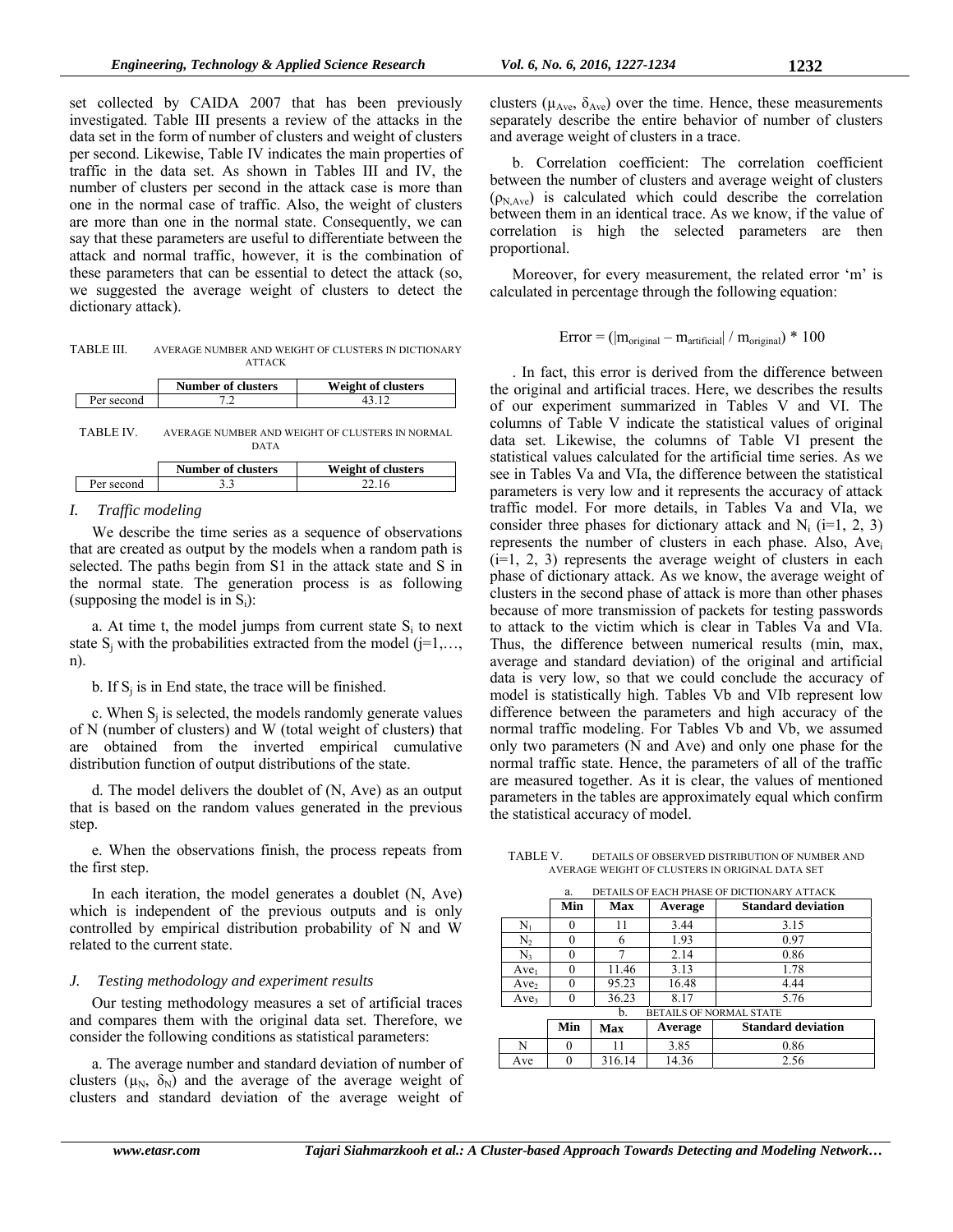| TABLE VI. |  |                                                   | DETAILS OF OBSERVED DISTRIBUTION OF NUMBER AND |
|-----------|--|---------------------------------------------------|------------------------------------------------|
|           |  | AVERAGE WEIGHT OF CLUSTERS IN ARTIFICIAL DATA SET |                                                |

a. DETAILS OF EACH PHASE OF DICTIONARY ATTACK

|                  | Min | Max    | Average                 | <b>Standard deviation</b> |
|------------------|-----|--------|-------------------------|---------------------------|
| Nı               |     | 9      | 4.23                    | 4.05                      |
| N <sub>2</sub>   |     | 6      | 2.06                    | 1.16                      |
| $N_{3}$          |     |        | 1.98                    | 1.28                      |
| $Ave_1$          |     | 12.82  | 3.18                    | 1.69                      |
| Ave <sub>2</sub> |     | 91.19  | 15.35                   | 4.38                      |
| Ave <sub>3</sub> |     | 38.14  | 7.68                    | 5.18                      |
|                  |     | h.     | DETAILS OF NORMAL STATE |                           |
|                  | Min | Max    | Average                 | <b>Standard deviation</b> |
| N                |     | 10     | 4.04                    | 0.98                      |
| Ave              |     | 329.54 | 14.22                   | 2.11                      |

In Tables VII and VIII, the column "Error" represents the relative error between the original and artificial values as percentage in the normal and attack cases. It is seen that the results represent high accuracy of proposed approach. As one can notice, the average, standard deviation and correlation coefficient are correctly estimated for the original data set of attack and normal states. In the average and standard deviation measurements, the relative errors are lower than nearly 5% for the artificial attack traffic and artificial normal traffic. Finally, in the correlation coefficient measurement, the error is nearly 6% in the attack state and nearly 5% in the normal state. Thus, all of these results show the accuracy of the proposed model. Table IX shows that the artificial data is created in high level of accuracy such that the anomalies could be detected with a high accuracy. These values represent that high accuracy in artificial data is created by Markov model and could prove that our model is somewhat exact.

TABLE VII. NUMERICAL RESULTS FOR DICTIONARY ATTACK MODEL

|                  | Original data set | Artificial data set | Error $(\% )$ |
|------------------|-------------------|---------------------|---------------|
| $\mu_N$          | 4.18              | 4.24                |               |
| Have             | 42.54             | 43.19               | .52           |
| $\Delta_{\rm N}$ | 2.10              | 1.96                | 6.66          |
| $\Delta$ Ave     | 15.34             | 14.86               | 3.12          |
| $D_{N, Ave}$     | .78               | 0.82                | 5.12          |

TABLE VIII. NUMERICAL RESULTS FOR NORMAL MODEL

|                         | Original data set | Artificial data set | Error $(\% )$ |
|-------------------------|-------------------|---------------------|---------------|
| $\mu_{\rm N}$           | 3.12              | 3.25                | 4.16          |
| $\mu_{\text{ave}}$      | 23.87             | 23.06               | 3.39          |
| ΔΝ                      | 46.،              | 1.28                | 12.32         |
| $\Delta$ Ave            | 38.55             | 36.84               | 4.43          |
| $N$ <sub>N</sub> $A$ ve | 0.66              | 0.69                |               |

TABLE IX. NUMERICAL RESULTS FOR DETECTION RATE IN ORIGINAL AND ARTIFICIAL DATA SET

|                 | TP   | TN   | FP   | FN   | DR $(%)$ |
|-----------------|------|------|------|------|----------|
| Original data   | 0.91 | 0.89 | 0.11 | 0.09 | 90       |
| Artificial data | 0.95 | 0.93 | 0.07 | 0.05 | 94       |

| III. | <b>CONCLUSION AND FUTURE WORK</b> |
|------|-----------------------------------|
|      |                                   |

In this paper, we proposed a new approach to detect attacks using genetic-based graph clustering algorithm. The number and weight of clusters is calculated for the normal and malicious network traffic graph. Then, the attack is detected using the differences of these parameters. The results represent that the approach detects the attack in the network flows in a high accuracy. Also, the normal and dictionary attack traffic in network flows are modeled using Markov chain. Consequently, three phases are assigned for the behavior of dictionary attack: scanning phase, brute-force phase and die-off phase. The values of these parameters are precisely calculated using the CAIDA data set. Approximately, the artificial traces could be used for estimating the statistical parameters such as average, min, max and correlation coefficient. The model is appropriately capable for simulating the behavior of network traffic. In the end, for future works, we recommend changing the size of time intervals and creating also Markov models to achieve high accuracy in detection rate. Also, using graph clustering algorithm, other parameters such as maximum degree of nodes in the clusters, or number of edges in greatest cluster, and some other parameters can be calculated.

#### **REFERENCES**

- [1] A. Sperotto, G. Schaffrath, R. Sadre, C. Morariu, A. Pras, B. Stiller, "An Overview of IP Flow-Based Intrusion Detection", Communications Surveys & Tutorials, Vol. 12, No. 3, pp. 343-356, 2010
- [2] R. Hofstede, V. Bartos, A. Sperotto, A. Pras, "Towards real-time intrusion detection for NetFlow and IPFIX", 9th International Conference on Network and Service Management (CNSM)", pp. 227- 234, 2013
- [3] N. Hoque, D. K. Bhattacharyya, J. K. Kalita, "FFSc: a novel measure for low-rate and high-rate DDoS attack detection using multivariate data analysis", Security and Communication Networks, Vol. 9, No. 13, pp. 2032-2041, 2016
- [4] P. Hick, E. Aben, K. Claffy, J. Polterock, The CAIDA DDoS attack 2007 dataset, 2007
- [5] Y. Gao, Z. Li, Y. Chen, "A DoS Resilient Flow-level Intrusion Detection Approach for High-speed Networks", 26th IEEE International Conference on Distributed Computing Systems (ICDCS 06), pp. 39-46, 2006
- [6] T. Dubendorfer, B. Plattner, "Host behavior based early detection of worm outbreaks in internet backbones", 14th IEEE International Workshops on Enabling Technologies: Infrastructure for Collaborative Enterprise (WETICE 05), pp. 166–171, 2005
- [7] G. Androulidakis, S. Papavassiliou, "Intelligent Flow-Based Sampling for Effective Network Anomaly Detection", IEEE Global Telecommunications Conference (GLOBECOM 07), pp. 1948–1953, 2007
- [8] M. J. Chapple, T. E. Wright, R. M. Winding, "Flow Anomaly Detection in Firewalled Networks", Securecomm and Workshops, pp. 1–6, 2006
- [9] P. Barford, D. Plonka, "Characteristics of network traffic flow anomalies", IMW 01: Proceedings of the 1st ACM SIGCOMM Workshop on Internet Measurement, pp. 69-73, 2001
- [10] L. Akoglu, H. Tong, D. Koutra, "Graph based anomaly detection and description: a survey", Data Mining and Knowledge Discovery, Vol. 29, No. 3, pp. 626-688, 2015
- [11] K. Henderson, T. Eliassi-Rad, C. Faloutsos, L. Akoglu, L. Li, K. Maruhashi, B.A. Prakash, H. Tong, "Metric forensics: A multi-level approach for mining volatile graphs", 16th ACM International Conference on Knowledge Discovery and Data Mining, pp. 163-172, 2010
- [12] K. Henderson, B. Gallagher, T. Eliassi-Rad, H. Tong, S. Basu, L. Akoglu, D. Koutra, C. Faloutsos, L. Li, "RolX: structural role extraction & mining in large graphs", 18th ACM International Conference on Knowledge Discovery and Data Mining, pp. 1231-1239, 2012
- [13] Q. Ding, N. Katenka, P. Barford, E. D. Kolaczyk, M. Crovella, "Intrusion as (anti) social communication: characterization and detection", 18th ACM International Conference on Knowledge Discovery and Data Mining, pp. 886-894, 2012